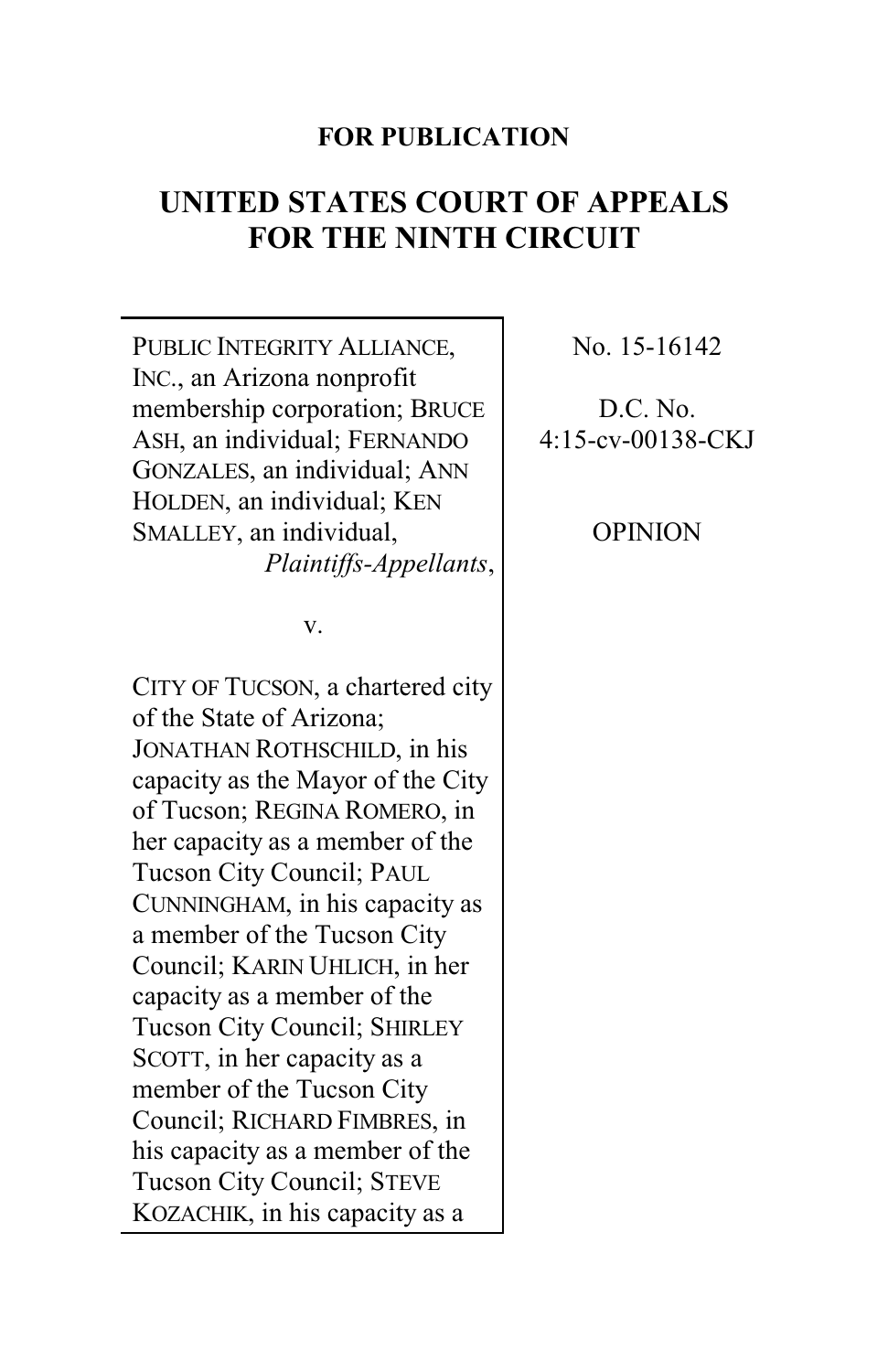member of the Tucson City Council; ROGER RANDOLPH, in his capacity as the Clerk of the City of Tucson,

*Defendants-Appellees.*

Appeal from the United States District Court for the District of Arizona Cindy K. Jorgenson, District Judge, Presiding

Argued and Submitted En Banc June 21, 2016 San Francisco, California

Filed September 2, 2016

Before: Sidney R. Thomas, Chief Judge, and William A. Fletcher, Ronald M. Gould, Richard A. Paez, Marsha S. Berzon, Richard R. Clifton, Consuelo M. Callahan, Morgan Christen, Jacqueline H. Nguyen, John B. Owens, and Michelle T. Friedland, Circuit Judges.

Opinion by Judge Berzon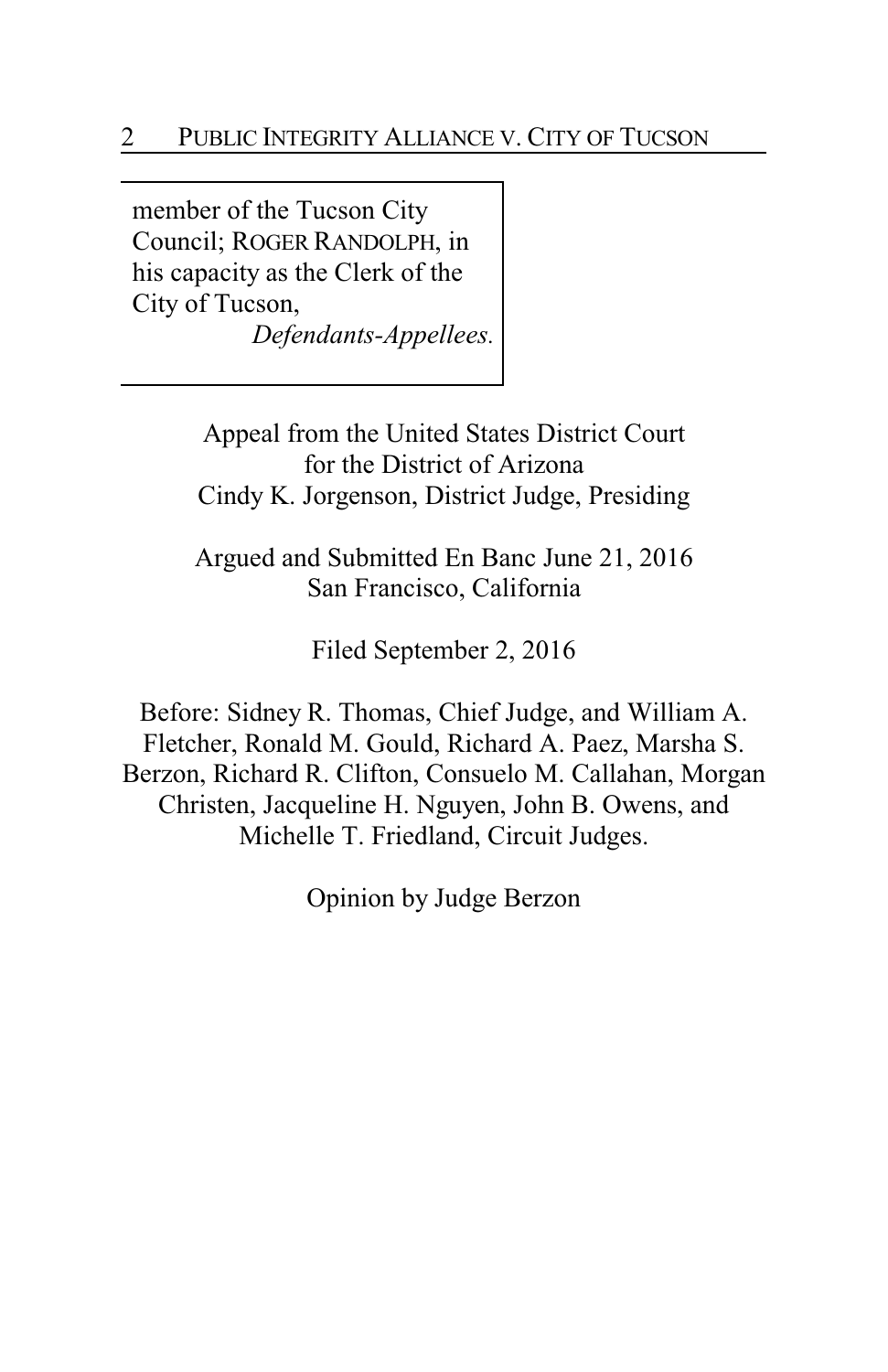## **SUMMARY\***

## **Civil Rights**

The en banc court affirmed the district court's order awarding judgment in favor of the City of Tucson and its codefendants in an action challenging the City's system for electing members of its city council.

Tucson is divided into six wards of approximately equal population, and each ward is allotted one seat on the sixmember city council. Council members are elected through a hybrid system involving a ward-level partisan primary election and an at-large partisan general election. The topvote getter from each party eligible for inclusion on the wardlevel primary ballot advances to an at-large general election where she competes against the other candidates nominated from the same ward. In the general election, every Tucson voter may vote for one candidate from each ward that held a primary.

Plaintiffs alleged that the combination of the ward-based primary and the at-large general was constitutionally fatal. Applying *Burdick v. Takushi*, 504 U.S. 428 (1992), the en banc court held that Tucson's hybrid system for electing members of its city council imposed no constitutionally significant burden on the right to vote. The panel further held that Tucson advanced a valid, sufficiently important interest to justify its choice of electoral system. The panel concluded

**<sup>\*</sup>** This summary constitutes no part of the opinion of the court. It has been prepared by court staff for the convenience of the reader.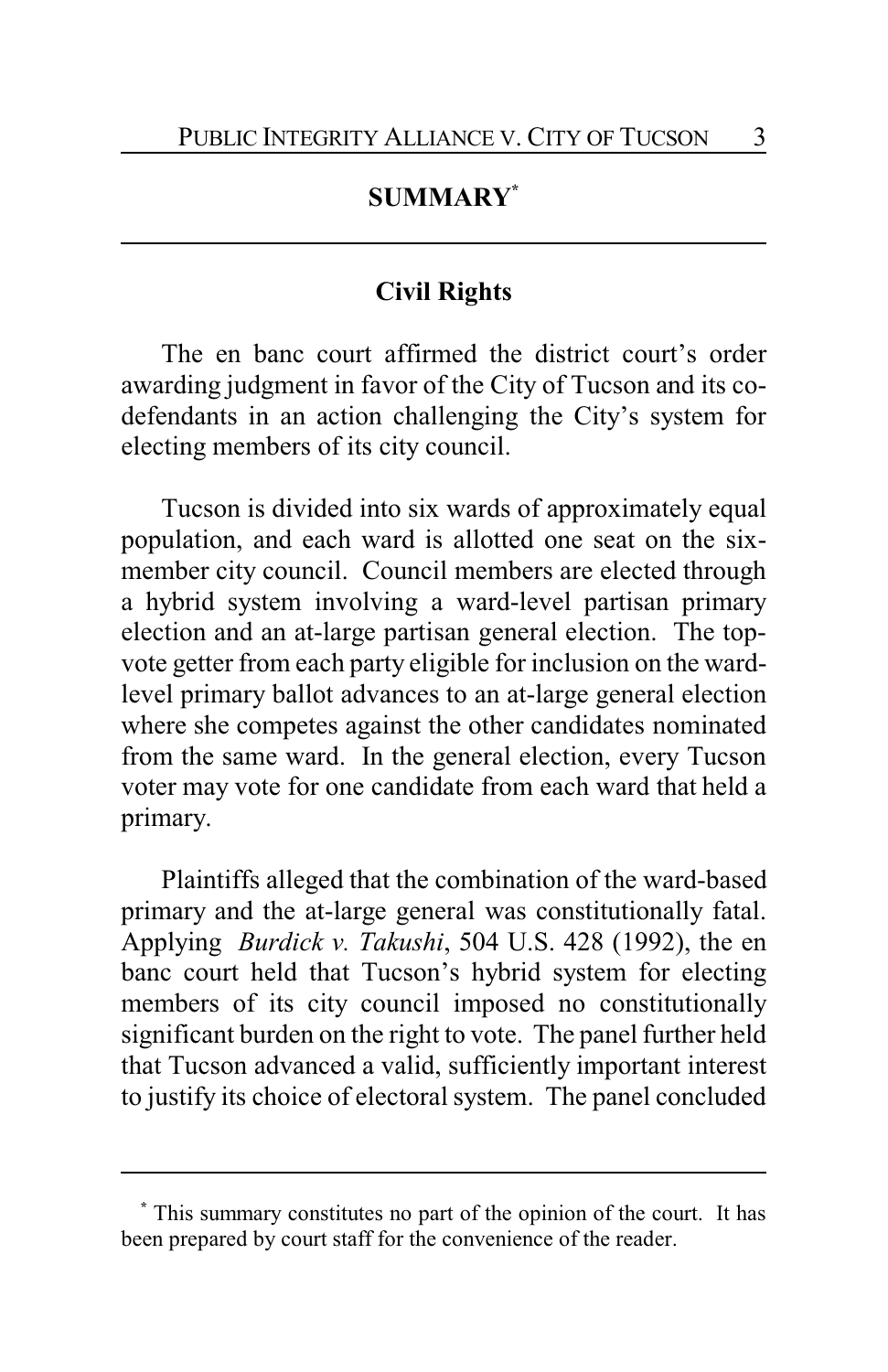that on the facts alleged, the system did not violate the Equal Protection Clause's one person, one vote commitment.

## **COUNSEL**

Kory A. Lanhofer (argued), Thomas J. Basile, and Roy Herrera Jr., Brownstein Hyatt Farber Schreck, LLP, Phoenix, Arizona, for Plaintiffs-Appellants.

Dennis P. McLaughlin (argued), Principal Assistant City Attorney; Michael G. Rankin, City Attorney; City Attorney's Office, Tucson, Arizona; for Defendants-Appellees.

Rebecca Glasgow and Callie A. Castillo, Deputy Solicitors General; Robert W. Ferguson, Attorney General; Office of the Attorney General, Olympia, Washington; for Amici Curiae Washington Secretary of State, Washington State Association of Counties, Association of Washington Cities, and Washington Association of County Officials.

Jennifer M. Perkins; John R. Lopez, IV, Solicitor General; Mark Brnovich, Attorney General; Office of the Attorney General, Phoenix, Arizona; for Amicus Curiae State of Arizona.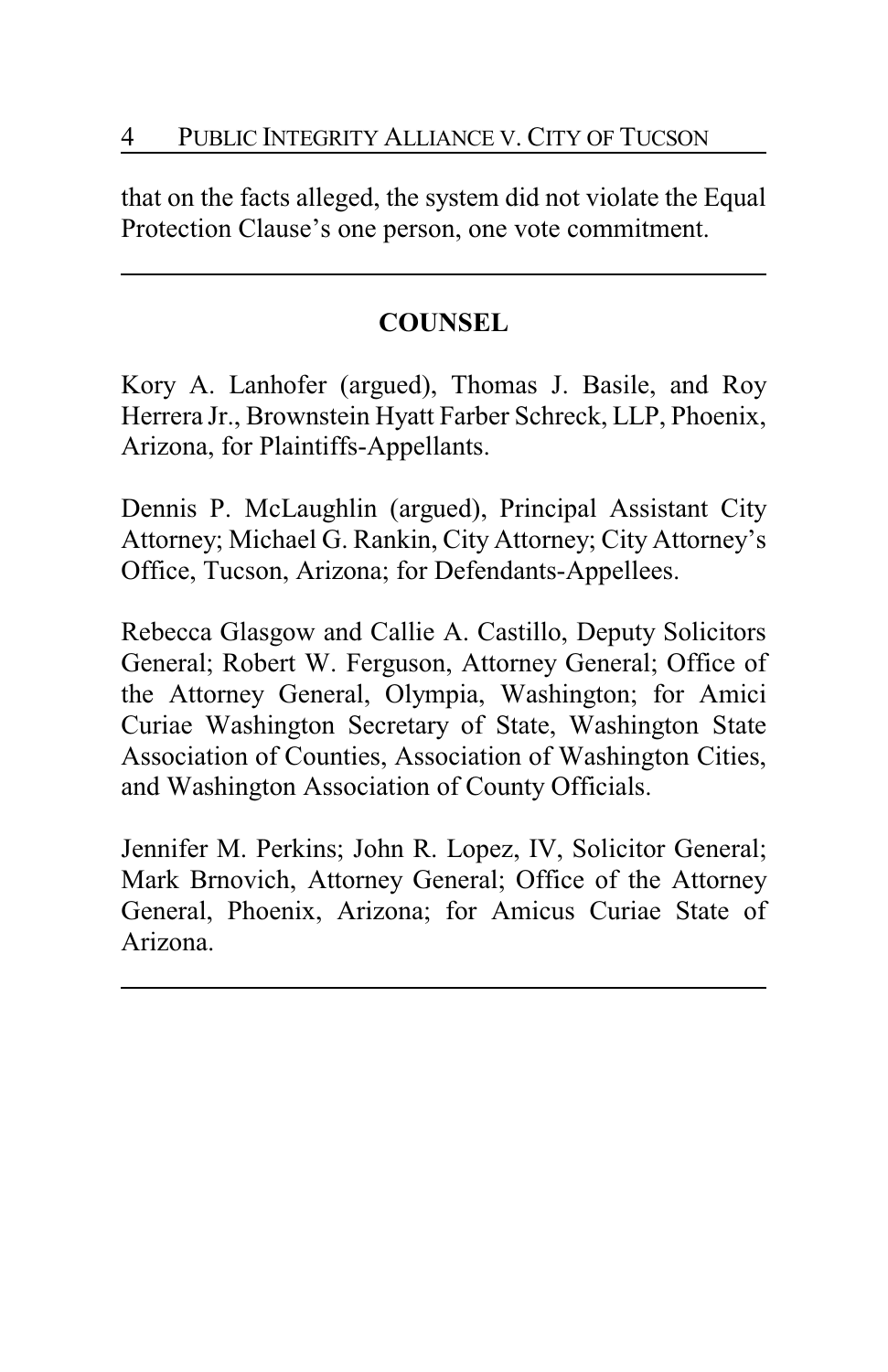#### **OPINION**

BERZON, Circuit Judge:

The structure of municipal governments and methods of selecting municipal officials vary greatly across the country. Such diversity is a manifestation of our federal structure, which ideally, though not always, "allows local policies 'more sensitive to the diverse needs of a heterogeneous society,' permits 'innovation and experimentation,' enables greater citizen 'involvement in democratic processes,' and makes government 'more responsive by putting the States in competition for a mobile citizenry.'" *Bond v. United States*, 564 U.S. 211, 221 (2011) (quoting *Gregory v. Ashcroft*, 501 U.S. 452, 458 (1991)). This case requires us to consider the constitutional validity of one municipality's chosen election system.

Public Integrity Alliance, a nonprofit corporation, and four Tucson voters (collectively referred to as "Public Integrity Alliance") challenge as unconstitutional the City of Tucson's system for electing members of its city council. We hold that Tucson's system does not violate the Equal Protection Clause of the Fourteenth Amendment to the U.S. Constitution and so affirm the district court's order awarding judgment in favor of the City and its co-defendants.

#### **BACKGROUND**

I.

Tucson is one of nineteen charter cities in Arizona. *City of Tucson v. State*, 229 Ariz. 172, 174 (2012) (en banc). Under Arizona's constitution, charter cities are municipalities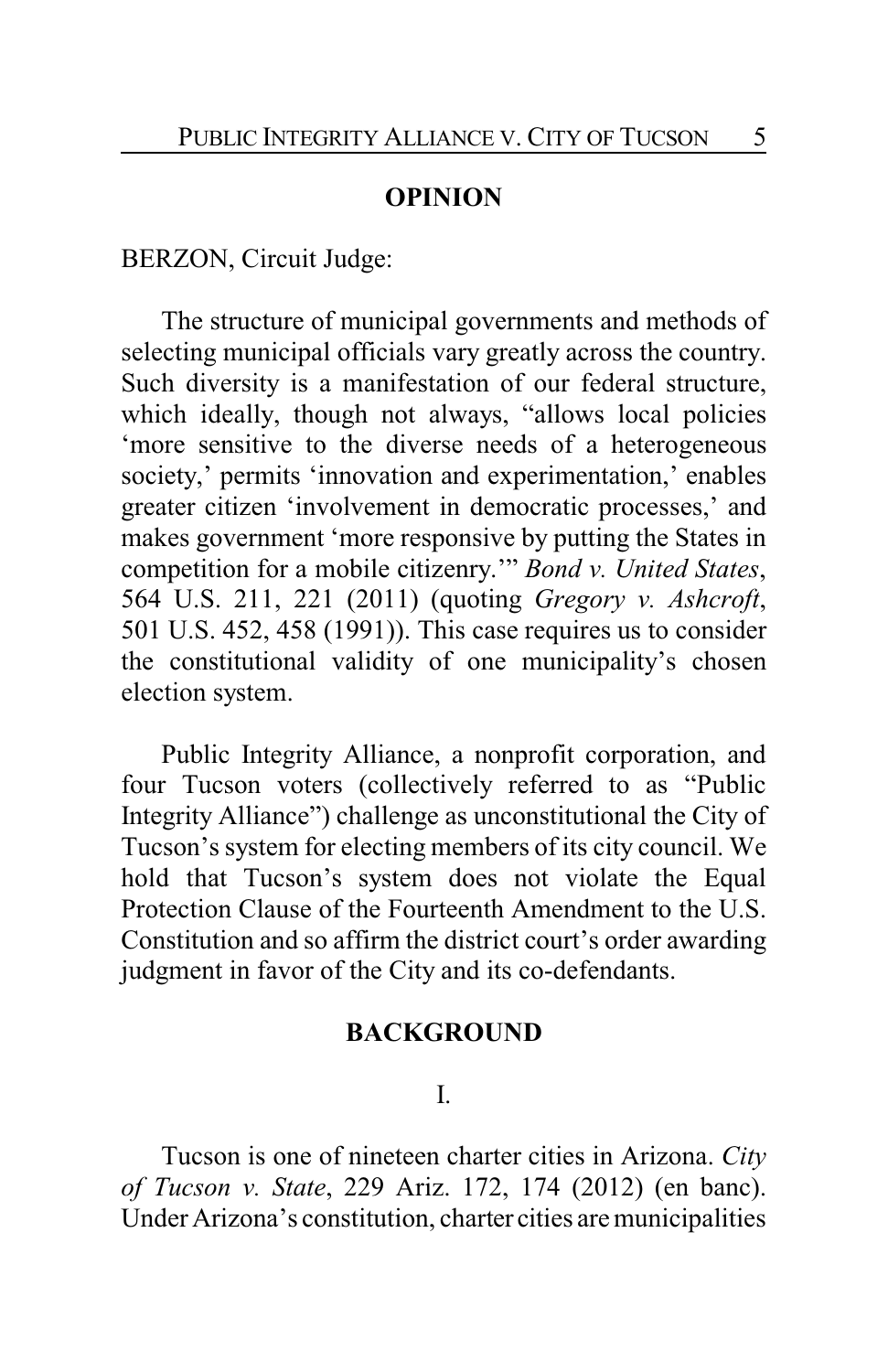of more than 3,500 people that have elected to "adopt a charter—effectively, a local constitution—for their own government without action by the state legislature." *Id.* Charter cities enjoy enhanced autonomy with regard to government structure and the selection of their city officials. *See id.*; *Strode v. Sullivan*, 72 Ariz. 360, 368 (1951).

Since adopting its current city charter in 1929, Tucson has used a "hybrid election system" for electing members to its city council. *City of Tucson*, 229 Ariz. at 175; Tucson City Charter, ch. XVI, § 9. Tucson's city council election system operates as follows: Tucson is divided into six wards of approximately equal populations. *Id.* ch. XVI, § 8. Each ward is allotted one seat on the six-member city council. *Id.* ch. III, § 1. Council members serve four-year terms and are elected on a staggered basis, with three council members elected every odd-numbered year. *Id.* ch. XVI, §§ 3, 4. For example, elections for the seats allotted to Wards 1, 2, and 4 were held in 2015, and elections for the seats allotted to Wards 3, 5, and 6 will be held in 2017. A candidate for city council must reside in the ward from which she seeks to be nominated. *Id.* ch. XVI, § 5.

Council members are elected through a hybrid system involving a ward-level partisan primary election and an atlarge partisan general election. First, each ward with a city council seat up for election conducts a partisan primary to select one nominee from each recognized political party. Persons who reside within that ward and are registered with a political party qualified for representation on the ballot may vote in their party's ward-level primary. Ariz. Rev. Stat. § 16- 467(B); Tucson City Charter, ch. XVI, § 9. A person registered as an independent, as having no party preference, or as a member of a party not entitled to representation on the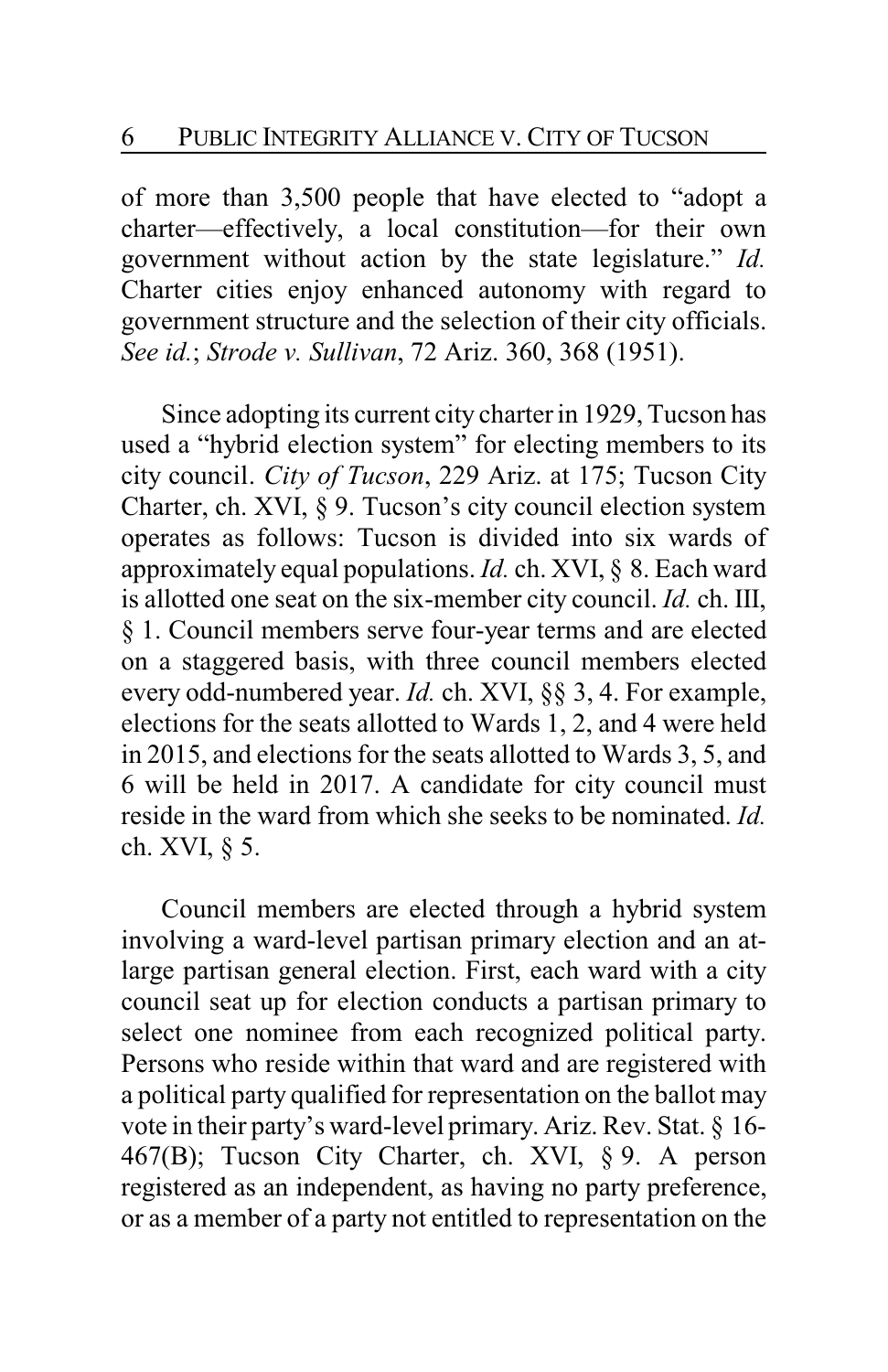ballot may vote in any one party's ward-level primary. Ariz. Rev. Stat. § 16-467(B).

The top vote-getter from each party eligible for inclusion on the ward-level primary ballot then advances to an at-large general election, where she competes against the other candidates nominated from the same ward. Every Tucson voter may vote for one candidate from each ward that held a primary—that is, all voters may vote for one candidate for each of the three council member seats appearing on the general election ballot. Tucson City Charter, ch. XVI, § 9. Thus, when city council seats for Wards 1, 2, and 4 were up for election in 2015, residents of Ward 1 were permitted to vote in the primary only for a candidate from Ward 1, but then were permitted to vote for candidates from Wards 1, 2, and 4 in the general election. Once elected, council members represent the entire city. *See City of Tucson*, 229 Ariz. at 179.

Tucson's voters twice have affirmed their commitment to the system. They rejected a proposal to change from at-large to ward-based general elections in 1991 and disapproved a proposal to change from partisan to non-partisan elections in 1993. *Id.* at 175.

Analogous election systems can be found in at least two other states in our circuit. Washington employs a similar system to elect county commissioners in 32 of its 39 counties and has done so for nearly a century. *See State v. Bd. of Comm'rs of King Cty.*, 146 Wash. 449, 463 (1928), *overruled on other grounds by Lopp v. Peninsula Sch. Dist. No. 401*, 90 Wash. 2d 754 (1978) (en banc); Wash. Rev. Code §§ 36.32.040, 36.32.050, 36.32.0556. Several Washington cities, school districts, and special purpose districts also use similar hybrid election systems. *See* Wash. Rev. Code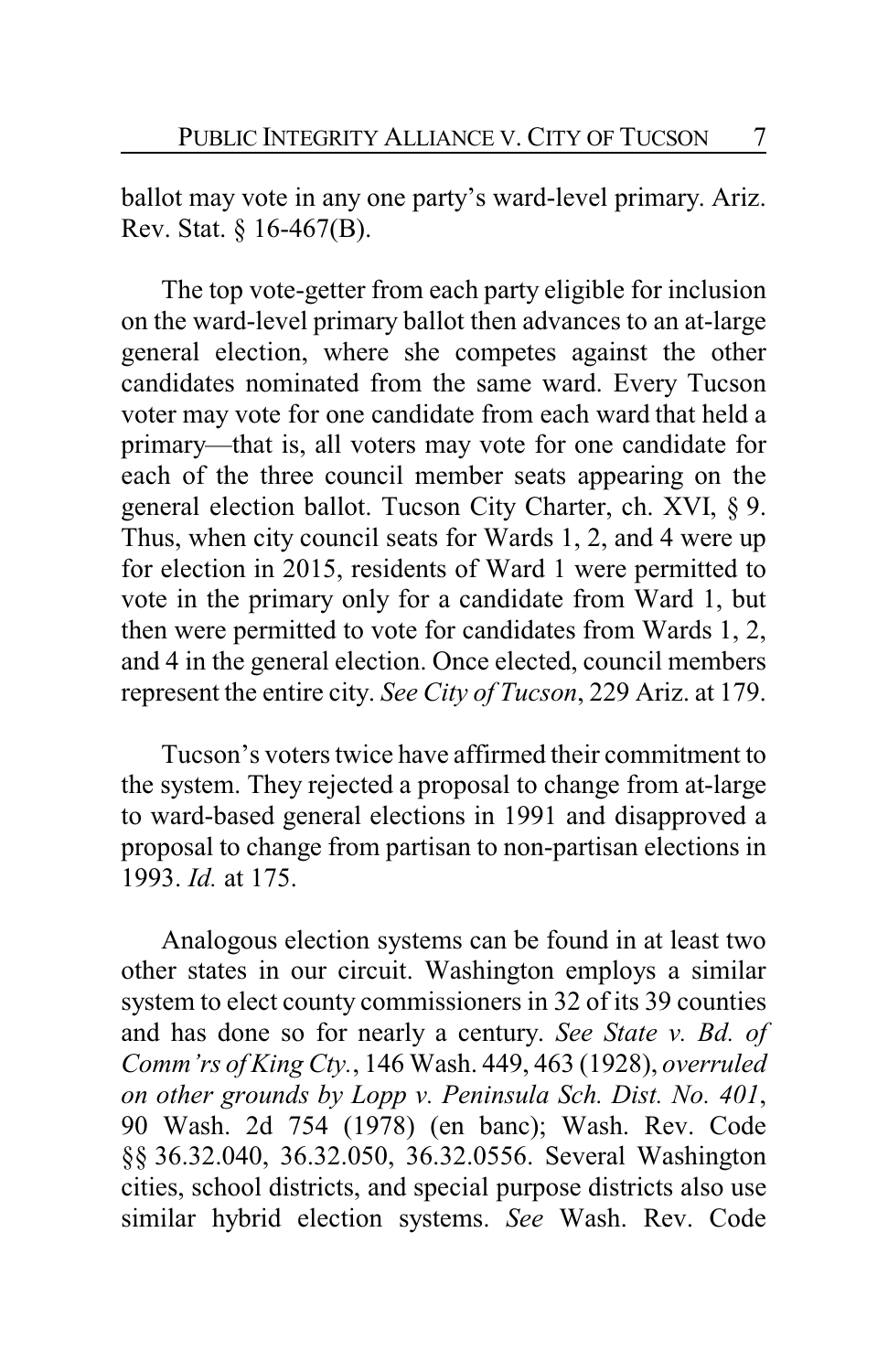§ 35.18.020 (cities); § 28A.343.660 (school districts); § 53.12.010 (port districts); § 54.12.010 (public utility districts); 52.14.013 (fire protection districts); § 57.12.039 (water-sewer districts). In Nevada, at least two cities, Sparks and Reno, conduct "hybrid," albeit nonpartisan, city council elections, with the primary election by ward and the general election city-wide. *See* Reno City Charter, Art. V, §§ 5.010, 5.020; Sparks City Charter, Art. V, §§ 5.010, 5.020.

#### II.

Public Integrity Alliance alleges that Tucson's hybrid system runs afoul of the Equal Protection Clause of the Fourteenth Amendment**<sup>1</sup>** because it violates the "one person, one vote" principle, relying mainly for their analysis on *Gray v. Sanders*, 372 U.S. 368, 380–81 (1963). The core of their argument is that Tucson voters currently are denied the right to participate in primary elections for all but one of their representatives on the city council. Because city council members represent Tucson as a whole, Public Integrity Alliance contends *either* (1) every Tucson voter must be permitted to vote in each ward's primary, or (2) Tucson must switch to a purely ward-based system, in which voters for both the primary and general elections for a given council seat are limited to voting for the representative from their own ward and have no voice in selecting candidates from other wards. In other words, Public Integrity Alliance's

**<sup>1</sup>** Public Integrity Alliance's complaint also alleged that Tucson's system violates the Equal Privileges and Immunities Clause and the Free and Equal Elections Clause of the Arizona Constitution. Ariz. Const. art. II, §§ 13, 21. Because these state-law claims were not developed in the appellate briefing, we consider them abandoned. *See Greenwood v. F.A.A.*, 28 F.3d 971, 977 (9th Cir. 1994).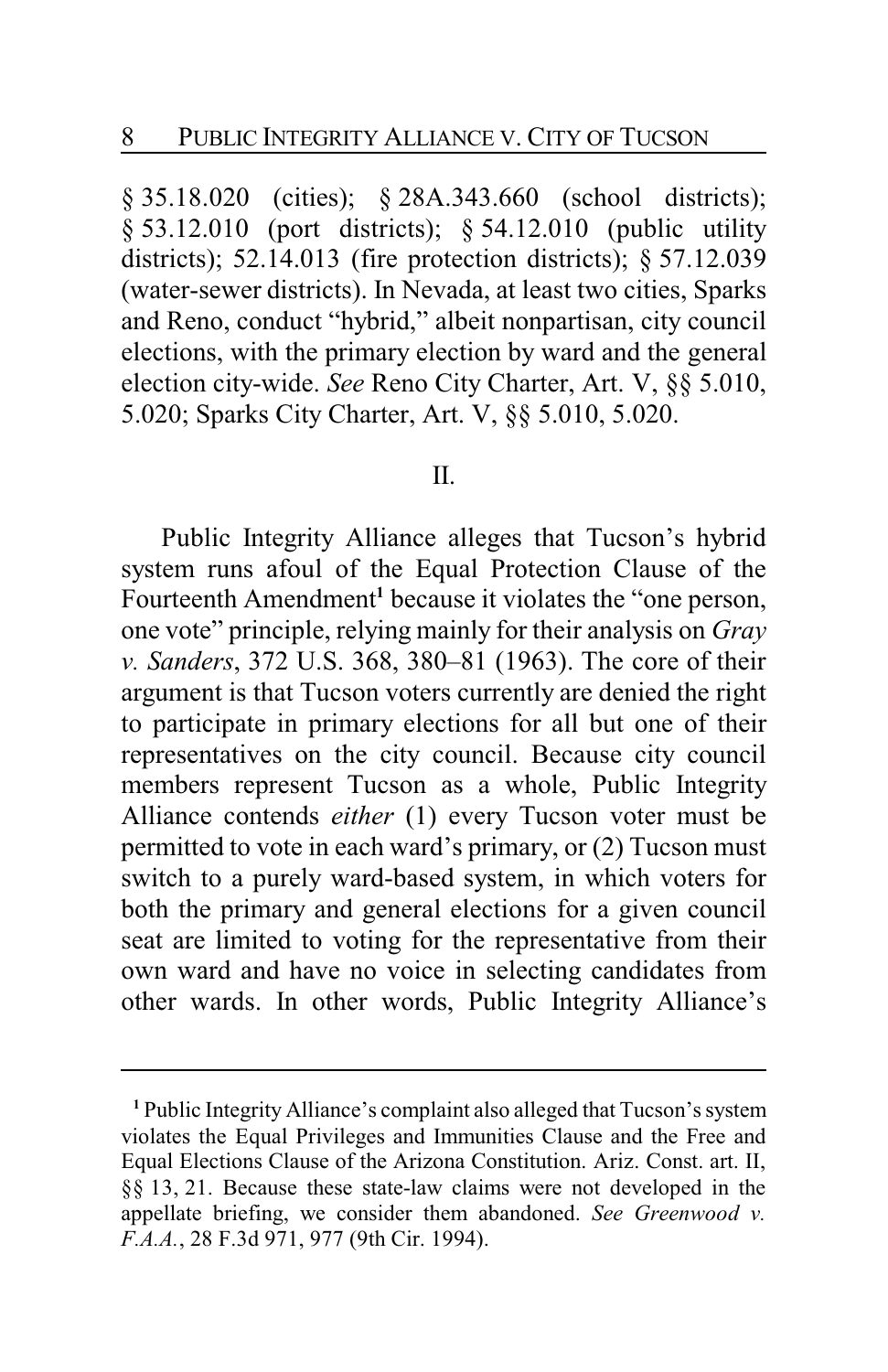position is that an entirely ward-based or entirely at-large system of voting would be permissible, but the combination of the ward-based primary and at-large general is constitutionally fatal.

Public Integrity Alliance filed a complaint in federal district court seeking to enjoin the operation of Tucson's hybrid system and secure a declaration that the scheme is unconstitutional. The district court held Tucson's system constitutional and so denied Public Integrity Alliance's request for relief.

A divided three-judge panel of this court reversed, holding that by denying out-of-ward voters the ability to vote in the primary elections of other wards, the hybrid system violates the one person, one vote guarantee embedded in the Equal Protection Clause. *Pub. Integrity All., Inc. v. City of Tucson*, 805 F.3d 876, 883 (9th Cir. 2015). We took the case en banc and now affirm the district court. Tucson's hybrid voting system for its city council elections does not violate the Equal Protection Clause.

#### **STANDARD OF REVIEW**

"[T]he Constitution grants to the States a broad power to prescribe the 'Times, Places and Manner of holding Elections for Senators and Representatives,' Art. I, § 4, cl. 1, which power is matched by state control over the election process for state offices." *Tashjian v. Republican Party of Conn.*, 479 U.S. 208, 217 (1986). "This power is not absolute," however. *Wash. State Grange v. Wash. State Republican Party*, 552 U.S. 442, 451 (2008). "[V]oting is of the most fundamental significance under our constitutional structure," *Ill. State Bd. of Elections v. Socialist Workers Party*, 440 U.S.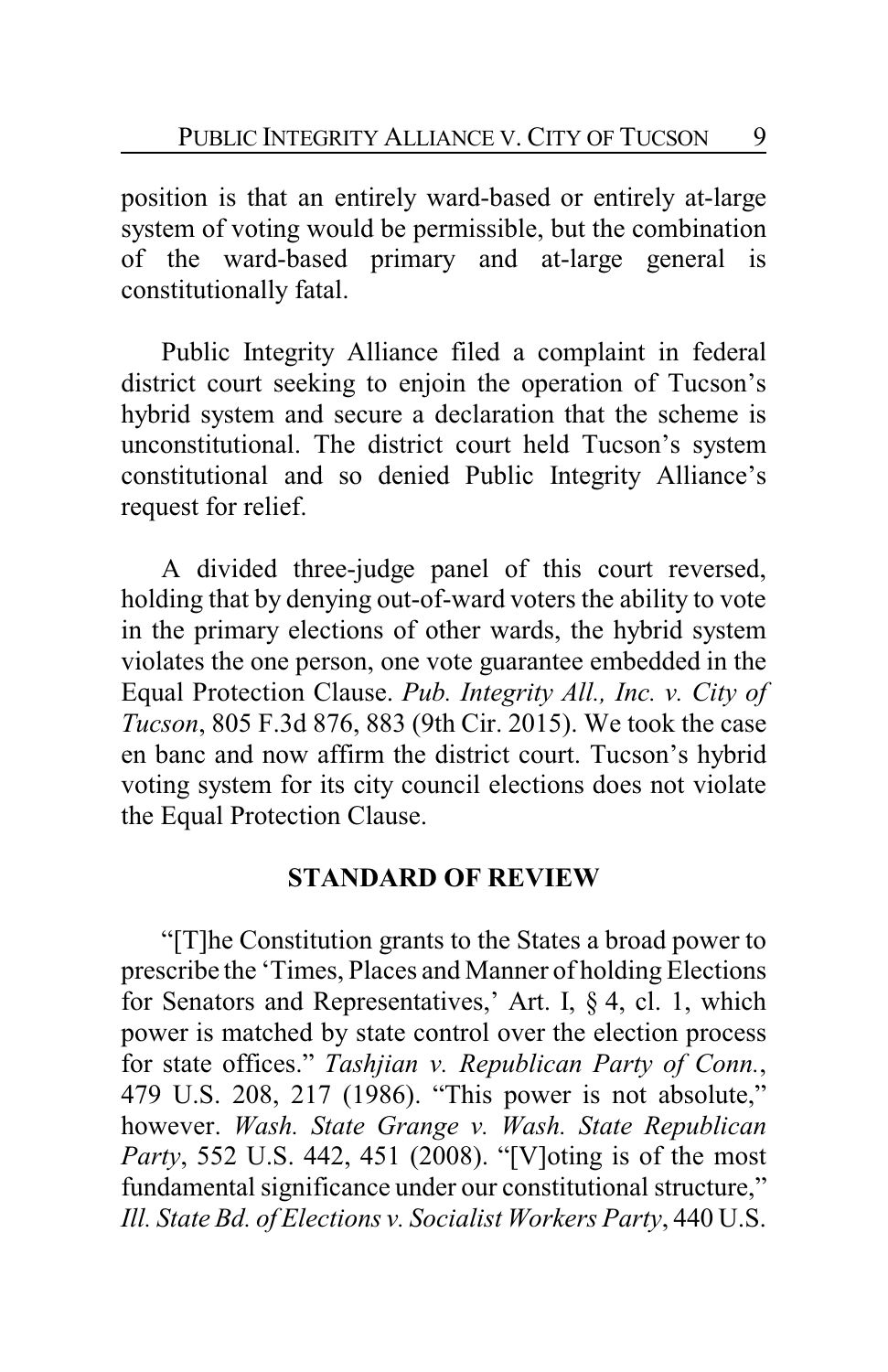173, 184 (1979), and state and local government election laws that violate the Constitution are impermissible. *See Wash. State Grange*, 552 U.S. at 451; *Moore v. Ogilvie*, 394 U.S. 814, 818 (1969).

The Supreme Court delineated the appropriate standard of review for laws regulating the right to vote in *Burdick v. Takushi*, 504 U.S. 428 (1992). *Burdick* recognized that governments necessarily "must play an active role in structuring elections," and "[e]lection laws will invariably impose some burden upon individual voters." *Id.* at 433. Consequently, not every voting regulation is subject to strict scrutiny. *Id.*

> Instead, . . . a more flexible standard applies. A court considering a challenge to a state election law must weigh "the character and magnitude of the asserted injury to the rights protected by the First and Fourteenth Amendments that the plaintiff seeks to vindicate" against "the precise interests put forward by the State as justifications for the burden imposed by its rule," taking into consideration "the extent to which those interests make it necessary to burden the plaintiff's rights."

*Id.* at 434 (quoting *Anderson v. Celebrezze*, 460 U.S. 780, 789 (1983)).

Under *Burdick*'s balancing and means-end fit framework, strict scrutiny is appropriate when First or Fourteenth Amendment rights "are subjected to 'severe' restrictions." *Id.* (quoting *Norman v. Reed*, 502 U.S. 279, 289 (1992)). "But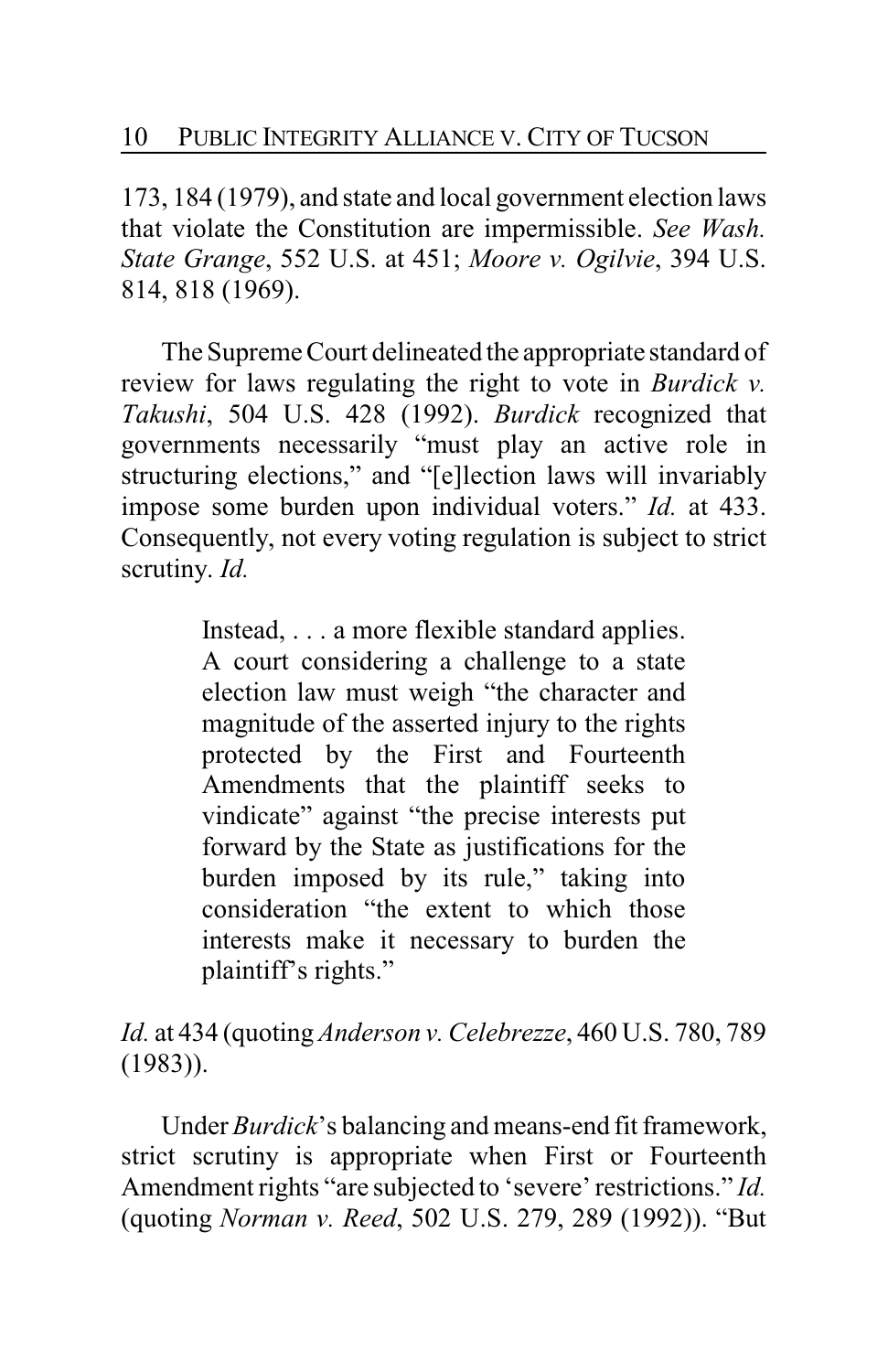when a state election law provision imposes only 'reasonable, nondiscriminatory restrictions' upon the First and Fourteenth Amendment rights of voters, 'the State's important regulatory interests are generally sufficient to justify' the restrictions." *Id.* (quoting *Anderson*, 460 U.S. at 788).

Applying these precepts, "[w]e have repeatedly upheld as 'not severe' restrictions that are generally applicable, evenhanded, politically neutral, and protect the reliability and integrity of the election process." *Dudum v. Arntz*, 640 F.3d 1098, 1106 (9th Cir. 2011) (citation and alterations omitted).**<sup>2</sup>** Our "respect for governmental choices in running elections

**<sup>2</sup>** Restrictions that block access to the ballot or impede individual voters or subgroups of voters in exercising their right to vote receive different treatment fromrules establishing an overall, generally applicable electoral system. Controversies concerning laws allegedly designed to impede voting are not a historical artifact. *See, e.g.*, Brennan Center for Justice, *Voting Restrictions in Place for 2016 Presidential Election* (last updated Aug. 10, 2016), http://www.brennancenter.org/sites/default/files/analysi s/New Restrictions 2016.pdf; U.S. Gov't Accountability Office, GAO-14634, *Elections: Issues Related to State Voter Identification Laws* 44–56 (2014), http://www.gao.gov/assets/670/665966.pdf. Under*Burdick*, courts are to assess the "character and magnitude" of the asserted burden, the proven strength of the state's interest, and whether the extent of the burden is "necessary" given the strength of that interest, so as to ferret out and reject unconstitutional restrictions. 504 U.S. at 434. Recently, in*Crawford v. Marion County Election Board*, 553 U.S. 181 (2008), a majority of the Supreme Court agreed that in so doing, courts may consider not only a given law's impact on the electorate in general, but also its impact on subgroups, for whom the burden, when considered in context, may be more severe. *Id.* at 199–203 (plurality opinion) (recognizing that a voter identification law may have disproportionately burdened certain persons, but holding that petitioners' evidence was insufficient to permit the Court to quantify the burden imposed on the subgroup); *id.* at 212–17 (Souter, J., dissenting) (disagreeing as to the sufficiency of evidence in the record regarding the burden imposed on subgroups of voters).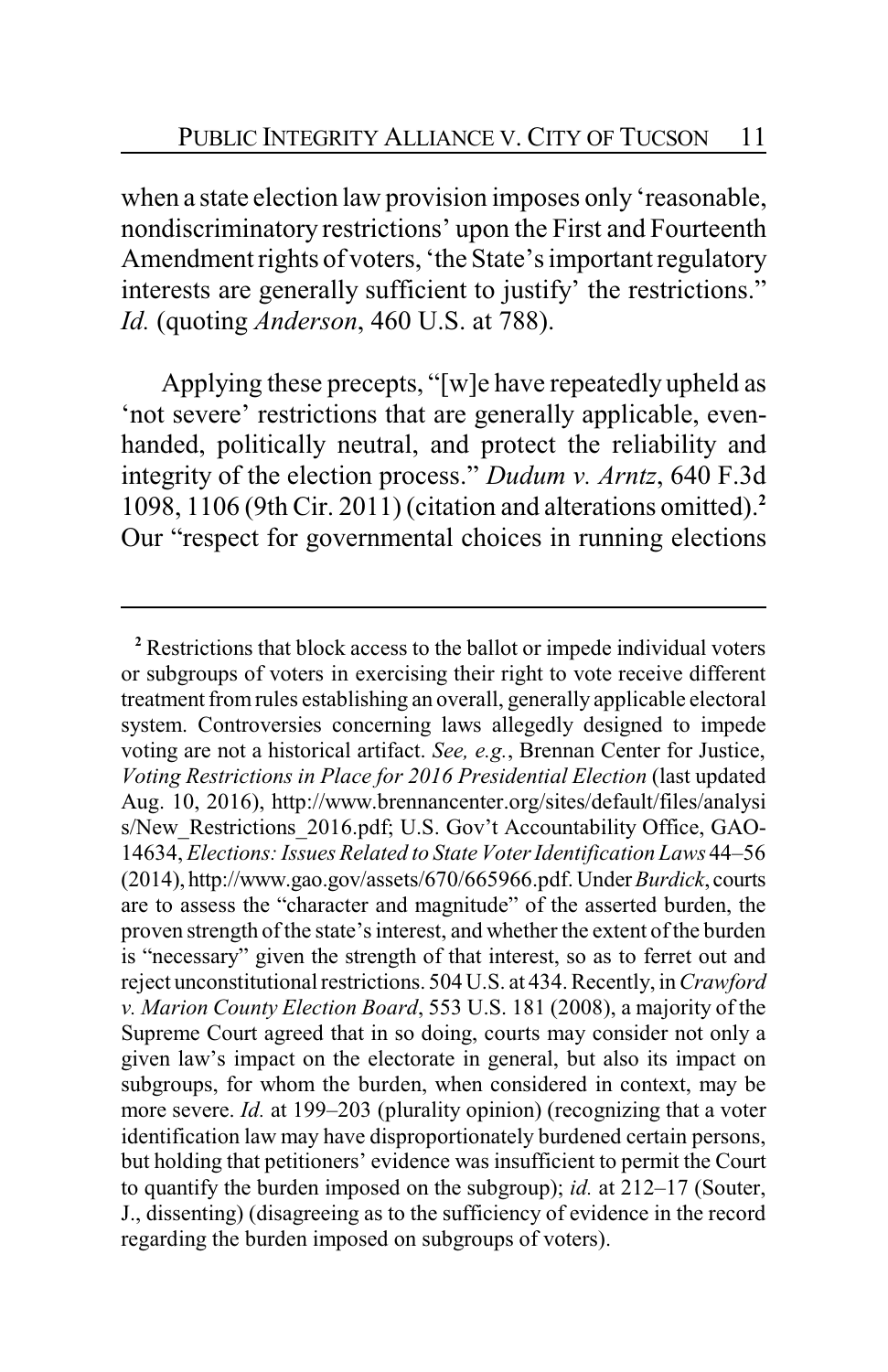has particular force where, as here, the challenge is to an electoral *system*, as opposed to a discrete election *rule*." *Id.* at 1114.

Despite *Burdick*, the City of Tucson asks that we apply traditional rational basis review, rather than a balancing and means-end fit analysis. Public Integrity Alliance agreed at oral argument that if we rejected its position that primary and general elections must involve identical electorates, traditional rational basis was the appropriate standard of review.

Our case law has not always accurately described the *Burdick* test. In *Libertarian Party of Washington v. Munro*, 31 F.3d 759 (9th Cir. 1994), we stated that where plaintiffs can demonstrate only a "slight" or "*de minimis*" impairment of their rights, they bear "the burden of demonstrating that the regulations they attack have no legitimate rational basis." *Id.* at 763. But *Burdick* calls for neither rational basis review nor burden shifting. *See Ariz. Libertarian Party v. Reagan*, 798 F.3d 723, 732 n.12 (9th Cir. 2015) (noting the "tension" between *Munro* and *Burdick*); *id.* at 734–36 (McKeown, J., concurring) (same). To the extent *Munro* prescribed a different standard from the one articulated by the Supreme Court in *Burdick*, it is now overruled.

## **DISCUSSION**

I.

Public Integrity Alliance argues that Tucson's hybrid system severely burdens the Fourteenth Amendment by denying Tucson voters the right to vote in the primary elections for five out of six of their representatives on the city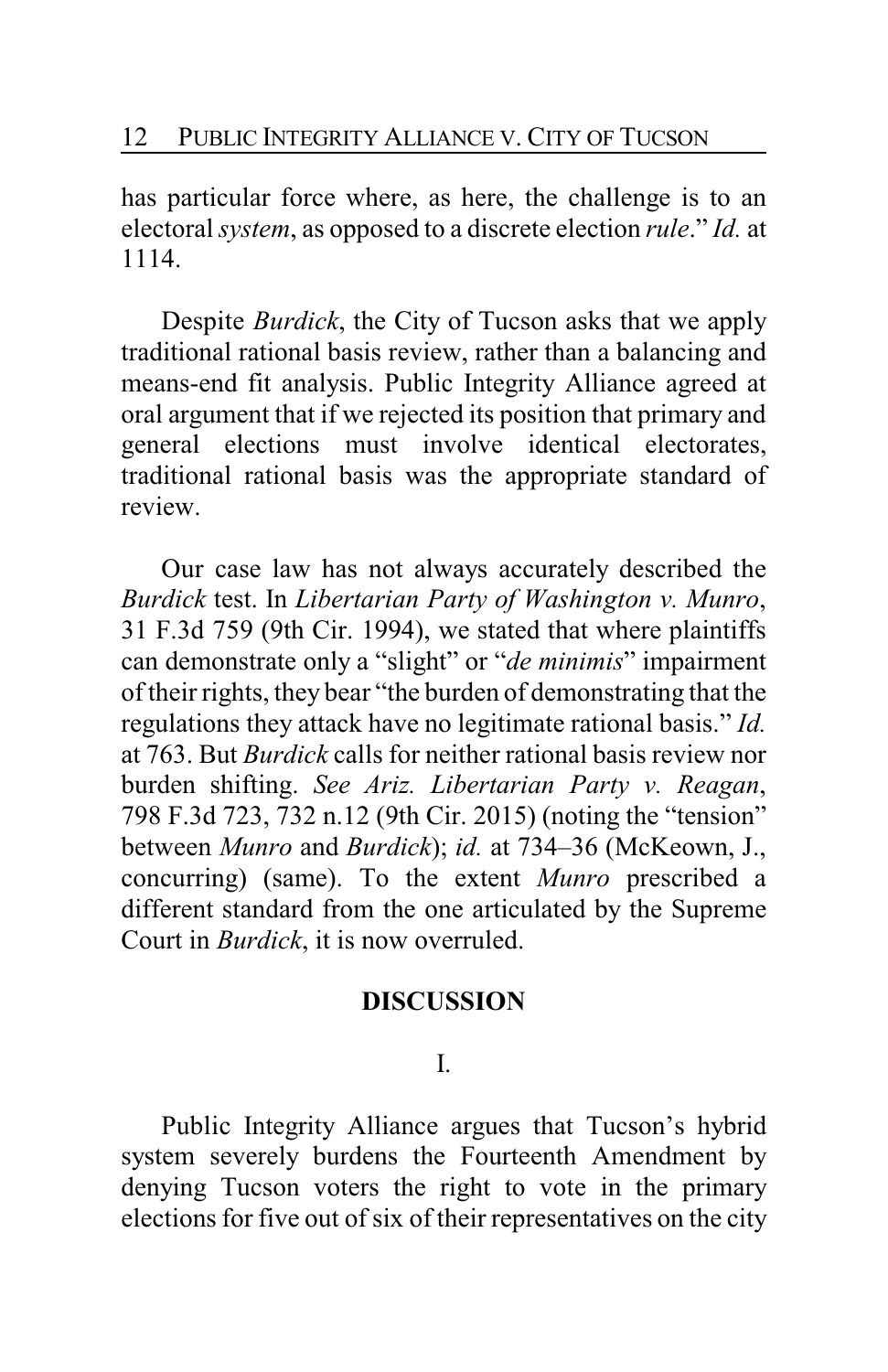council. Central to Public Integrity Alliance's articulation of the alleged burden is their interpretation of *Gray v. Sanders*.

According to Public Integrity Alliance, the case before us "is controlled by a single, simple maxim of equal protection" from *Gray*: "Once the geographical unit for which a representative is to be chosen is designated, all who participate in the election are to have an equal vote . . . wherever their home may be in that geographical unit." *Gray*, 372 U.S. at 379. Public Integrity Alliance interprets this language as a requirement that primary and general elections use identical geographical units. Because members of the city council represent the entire city, Public Integrity Alliance reasons, the relevant "geographical unit" is the city as a whole. So, Public Integrity Alliance maintains, Tucson cannot constitutionally designate individual wards as the geographical units for the primary elections and limit participation in a given ward's primary election to that ward's residents, and then designate the whole city as the geographical unit for the general election.

*Gray* establishes no such principle. A vote dilution case, *Gray* involved a challenge to Georgia's system of primary elections for statewide officers, a system wholly different from Tucson's hybrid system of primary and general elections. Instead of counting individual votes, Georgia employed a "county unit system." 372 U.S. at 370–71. Candidates who received the most votes in a county were considered to have won the county primary and, with respect to the statewide primary, were awarded "county units" in proportion to the number of representatives the county had in Georgia's lower legislative body. *Id.* at 371. Georgia's primary election system was thus similar to the electoral college used to elect our President, with counties'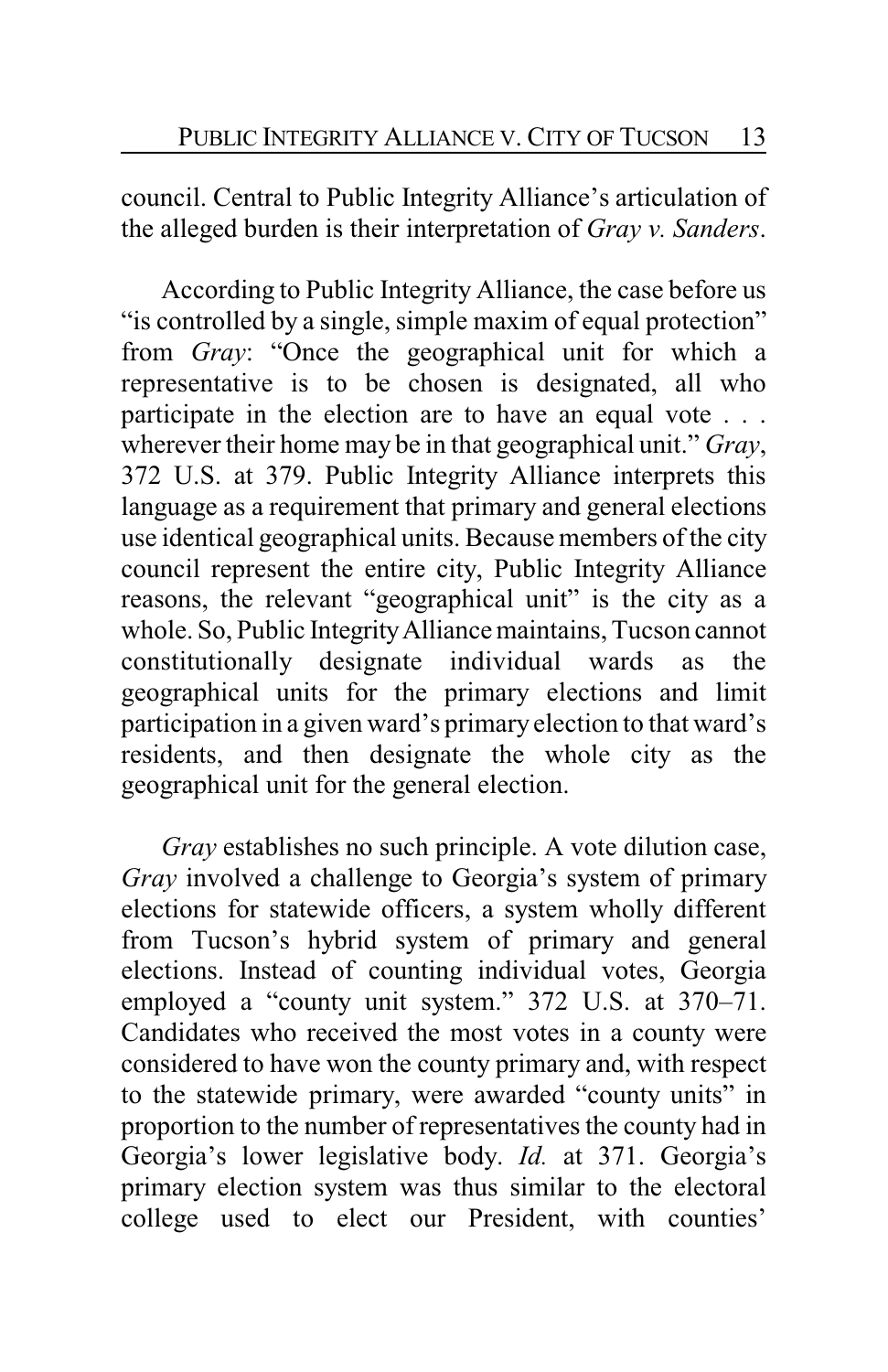representation substituted for the state representation in the electoral college. The county units were not proportionate to the county population, giving residents in one county dramatically more influence in the nomination of candidates than residents in another county. *Id.*

*Gray* held Georgia's county unit system violative of the one person, one vote principle, because it diluted the voting power of certain voters based only on where they happened to live. *Id.* at 379–80.**<sup>3</sup>** But *Gray* concerned only the primary election, not a comparison of the geographical units used in the primary and general elections. *Gray* therefore did not hold that the same geographical unit must apply to both primary and general elections; no issue regarding the relationship between the voting basis in the primary and in the general election was before the Court. And *Gray* has never been cited for the proposition Public Integrity Alliance puts forward. Instead, *Gray* has uniformly been construed as an unequal vote weighting case for a single election stage. *See Williams v. Rhodes*, 393 U.S. 23, 52 n.5 (1968) (Stewart J., dissenting) (*Gray* "sustained the right of a voter to cast a ballot whose numerical weight is the equal of that of any other vote cast within the jurisdiction in question."); *Fortson v. Morris*, 385 U.S. 231, 235 (1966) ("The Gray case . . . did no more than to require the State to eliminate the county-unit machinery from its election system."); *Lucas v. Forty-Fourth Gen. Assembly*, 377 U.S. 713, 744 (1964) (Stewart, J., dissenting) (noting that *Gray* was irrelevant to a case

**<sup>3</sup>** The Supreme Court later clarified that the unit system violated equal protection not only because it diluted votes, but because aggregating county units rather than individual votes meant that votes for losing candidates were effectively discarded, solely because of the voter's county residence. *See Gordon v. Lance*, 403 U.S. 1, 4–5 (1971).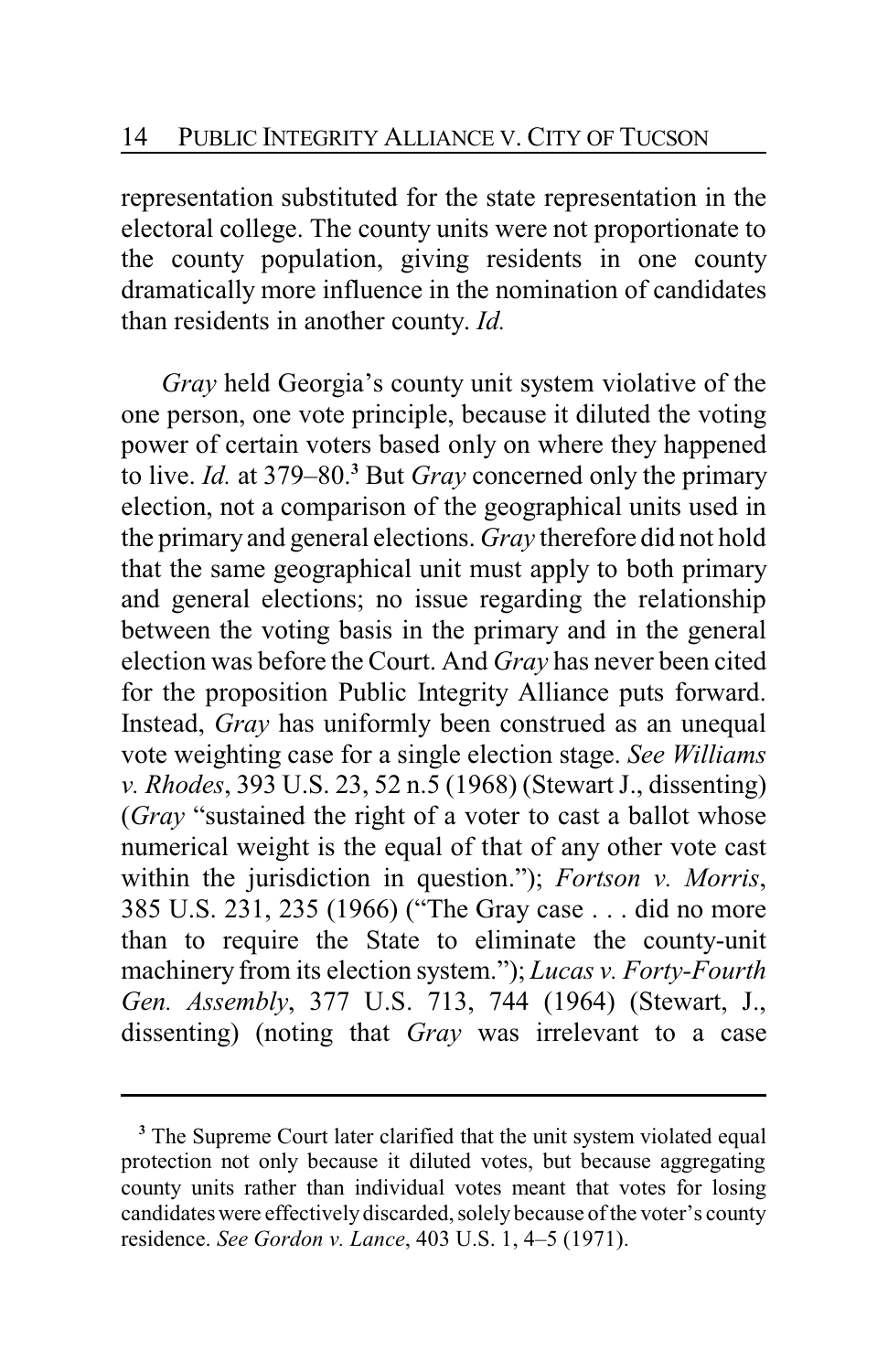"hav[ing] nothing to do with the 'weighting' or 'diluting' of votes cast within any electoral unit"). We decline to take a single sentence in a decades-old vote dilution case concerning a single stage of an election, read it without regard to the issue before the Court in that case, and transform it into a new voting rights principle requiring a two-stage election to cover the same geographical base at each stage.

Indisputably, primary elections are state action subject to the same constitutional constraints as general elections. *See Smith v. Allwright*, 321 U.S. 649, 661–62 (1944); *United States v. Classic*, 313 U.S. 299, 318–19 (1941). And primaries and general elections have an obvious and strong interconnection; that relationship is why the Supreme Court has described them as "a single instrumentality for choice of officers." *Allwright*, 321 U.S. at 660. But the recognition that primaries are of great significance to the ultimate choice in a general election and thus directly implicate the right to vote does not mean that primaries and general elections must be identically structured and administered.

In fact, that contention is belied by decades of jurisprudence permitting voting restrictions in primary elections that would be unconstitutional in the general election. *See, e.g.*, *Clingman v. Beaver*, 544 U.S. 581, 584 (2005) (permitting a semiclosed primary, in which only people who are registered as party members or independents may vote in a party's primary); *Am. Party of Tex. v. White*, 415 U.S. 767, 786 (1974) (providing that states may establish waiting periods before voters may be permitted to change their registration and vote in another party's primary); *Ziskis v. Symington*, 47 F.3d 1004, 1004–05 (9th Cir. 1995) (holding that a law requiring participants in primaries be registered with a political party did not violate the challenger's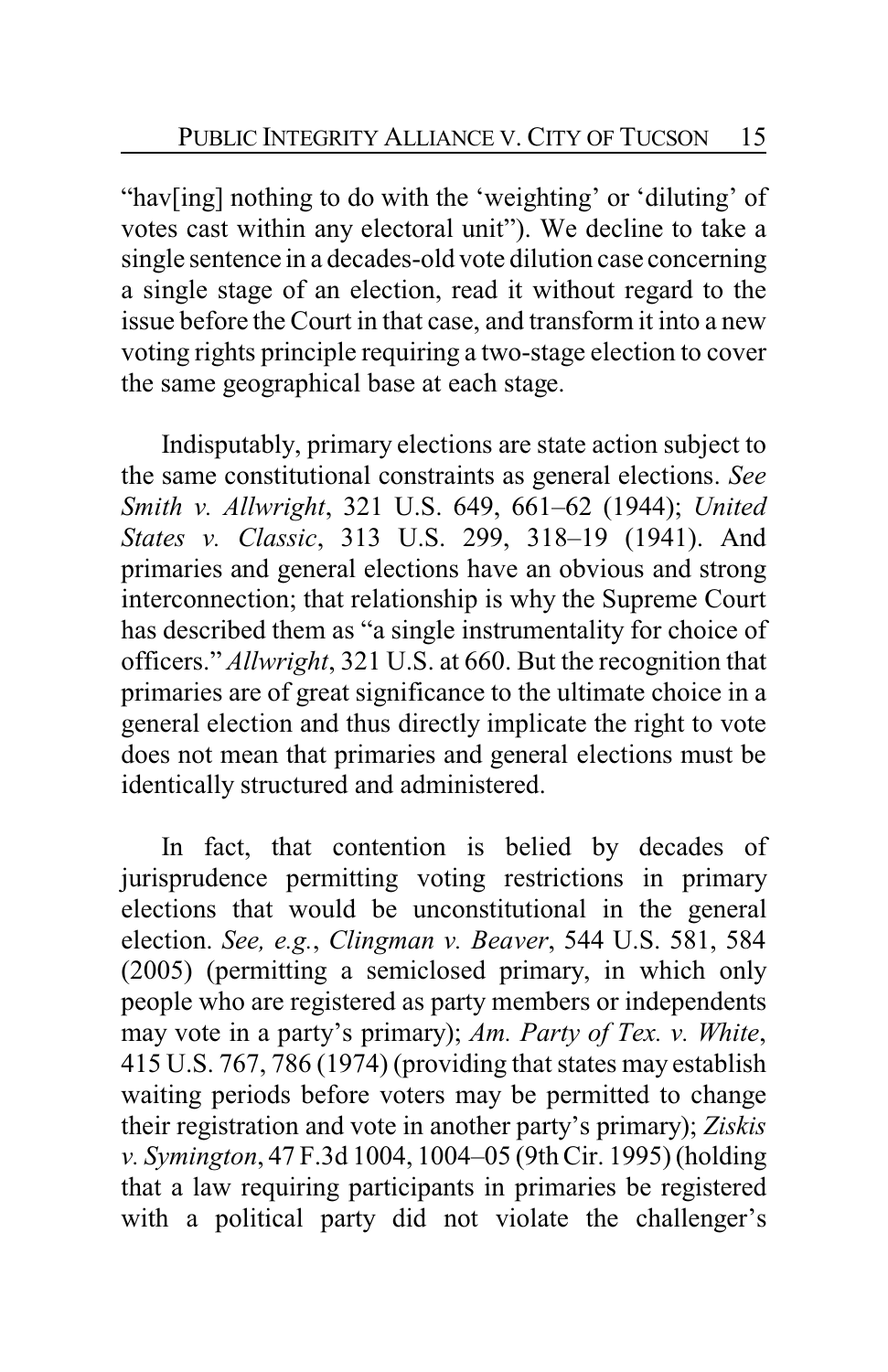Fourteenth Amendment right to vote). These voting restrictions are constitutionally permissible in primaries because primaries serve a different function than general elections: A primary determines which candidates will compete in the general election, a critical stage and one fully subject in its own right to constitutional scrutiny under *Burdick*, but a stage as to which the legitimate state interests are not identical with those pertinent to the general election, as the partisan primary cases illustrate.

II.

Having concluded that *Gray* does not require that the primary and general elections use identical geographical units, we now apply the *Burdick* balancing approach, assessing first the burden imposed on Tucson voters by its hybrid system.

All voters in Tucson have an equal right to vote, both during the primary election and during the general election. Each voter may vote for the candidate of her choice in her ward's primary election. No one may vote in another ward's primary. And each voter may vote in the general election for one candidate from each ward with a council member position on the ballot.

That the city council elections are staggered is immaterial to the vote denial claim at issue, as Public Integrity Alliance admits in its opening brief. Although half of Tucson's residents are unable to vote in a primary in a given election year, that burden quickly evens out over time, as the other half of Tucson's residents will not be able to vote in a primary in the next election year. Ultimately, every voter has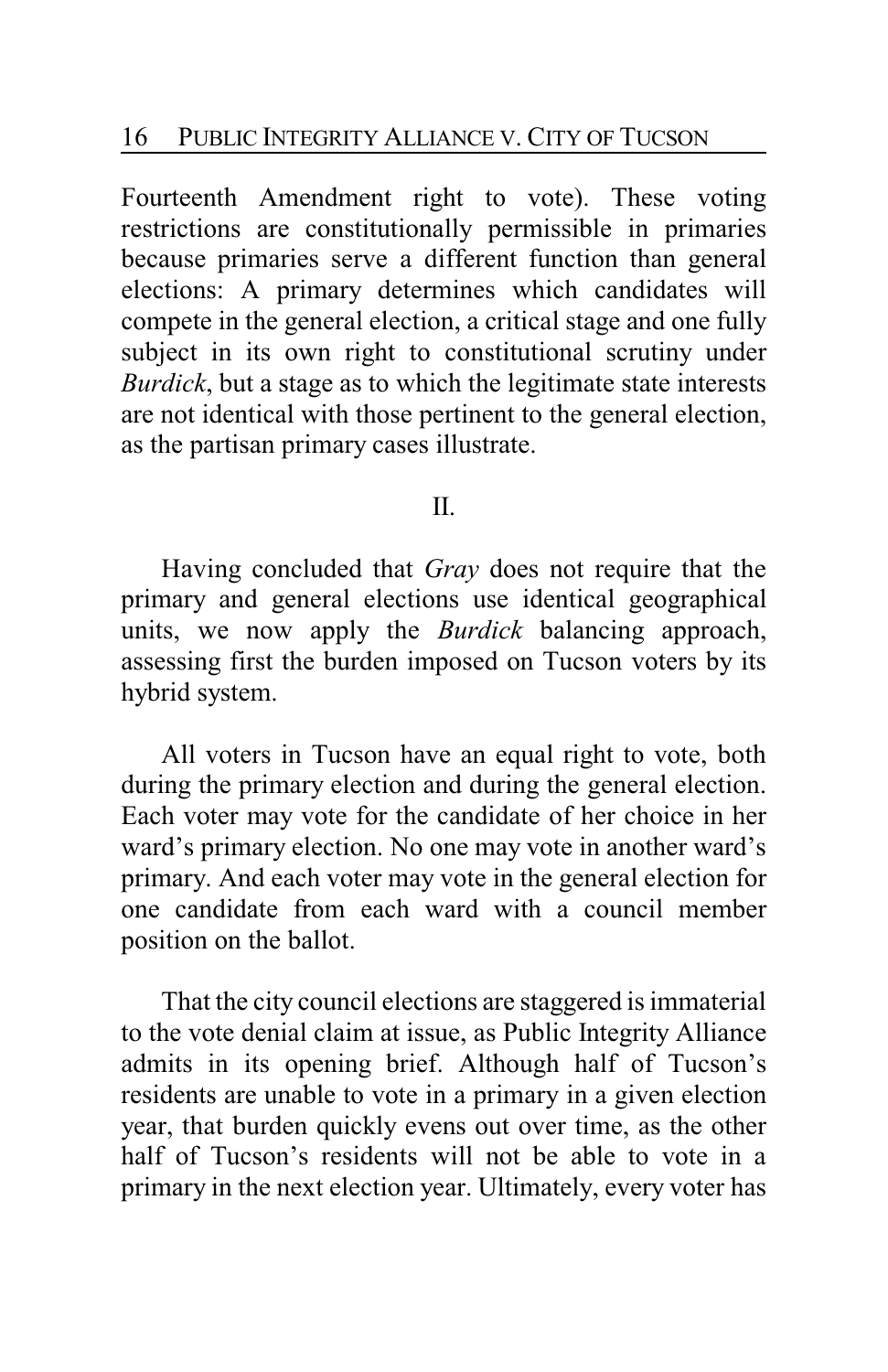an equal opportunity to vote in their own ward's primary every four years and in the general election every two years.

As is constitutionally required, then, every voter in Tucson has the same voting power as every other voter in the primary and general city council elections. *See San Antonio Indep. Sch. Dist. v. Rodriguez*, 411 U.S. 1, 35 n.78 (1973) (noting that the constitution protects the right "to participate in state elections on an equal basis with other qualified voters whenever the State has adopted an elective process for determining who will represent any segment of the State's population"). There is no unequal weighting of votes, no discrimination among voters, and no obstruction or impediment to voting. *See Holshouser v. Scott*, 335 F. Supp. 928, 933 (M.D.N.C. 1971) (rejecting, in the context of judicial elections, a challenge to a state law providing that judges should be nominated from their respective districts and elected by statewide vote in a general election)*; Stokes v. Fortson*, 234 F. Supp. 575, 578 (N.D. Ga. 1964) (per curiam) (same). The burden on Public Integrity Alliance's Fourteenth Amendment rights is far from severe. If a burden exists at all, which we doubt, it is at best very minimal.<sup>4</sup>

As to the governmental interest justifying whatever minimal burden may exist, Tucson has asserted that the hybrid system serves to promote local knowledge and legitimacy, geographic diversity, and city-wide representation on the city council:

**<sup>4</sup>** We note that no geographically based vote dilution allegation is before us on appeal, nor has minority or other subgroup vote dilution been alleged.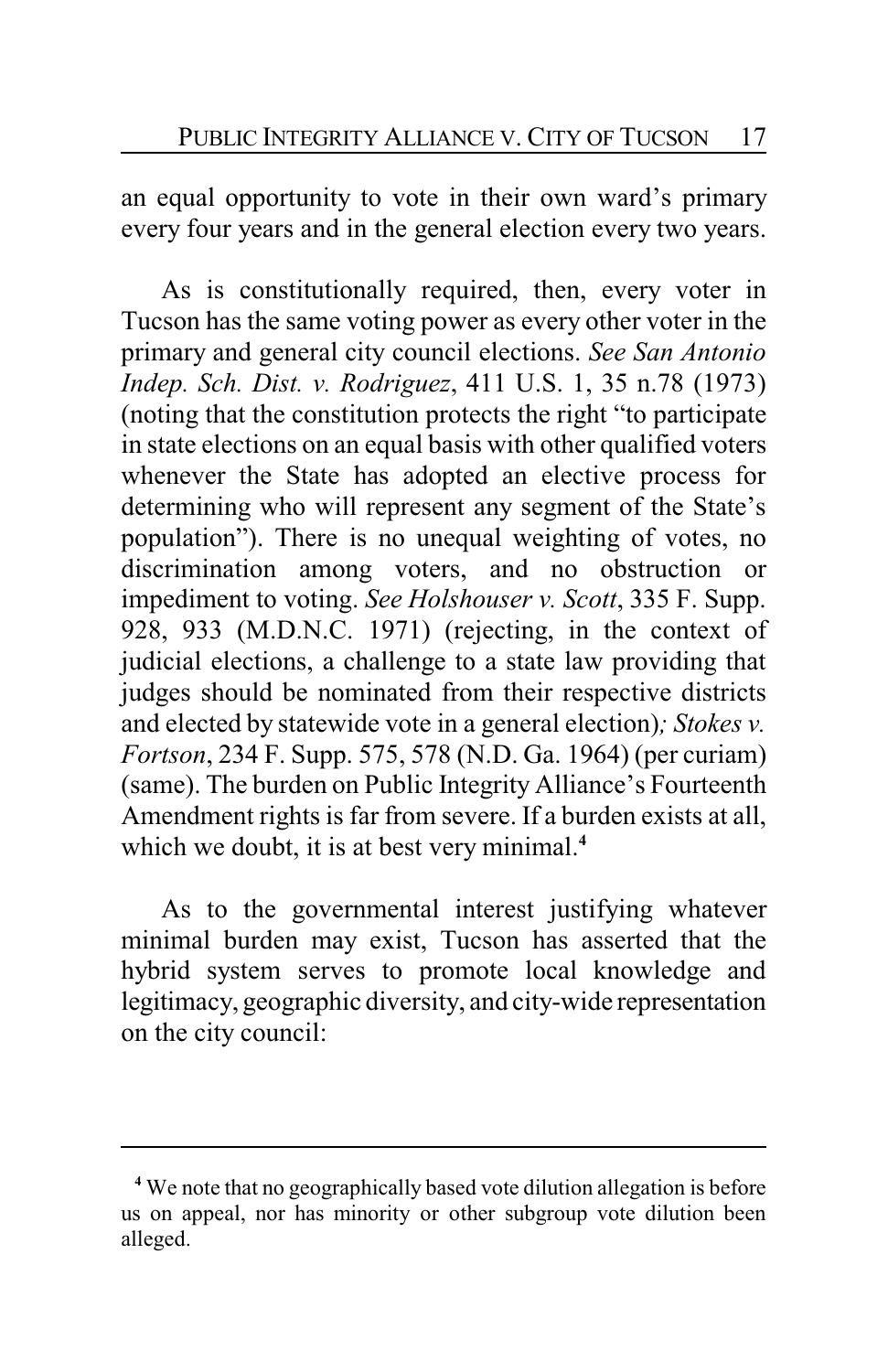## 18 PUBLIC INTEGRITY ALLIANCE V. CITY OF TUCSON

Having nominations through primary elections in each ward, using separate ballots for each party, allows the party electorates in each of those wards to make their own choice of a nominee, and simultaneously acts as a guarantee for the City electorate as a whole that each ward's nominee actually has support among the party members within that ward. Moreover, since nominees compete in the general election only against other candidates nominated in the same ward, . . . ward nominations also help assure that each ward has a local representative on the council, and, conversely, that the Mayor and Council has members who are aware of each ward's issues, problems, and views.

There is no question that Tucson's interests are important. The Supreme Court has approved requirements that a city council candidate elected at-large reside in the district with which her seat is affiliated. *See Dallas County v. Reese*, 421 U.S. 477, 481 (1975) (per curiam) (upholding an election regime providing for countywide balloting for county commission members but requiring that one member reside in and be elected from each district); *Dusch v. Davis*, 387 U.S. 112, 117 (1967) (same). Candidate-residency requirements promote a similar interest to the one Tucson has articulated: ensuring local representation by and geographic diversity among elected officials. By holding ward-based primaries in addition to maintaining a candidate-residency requirement, Tucson is working to ensure that the candidates nominated in a given ward actually have the support of a majority of their party's voters in that ward, a conclusion that